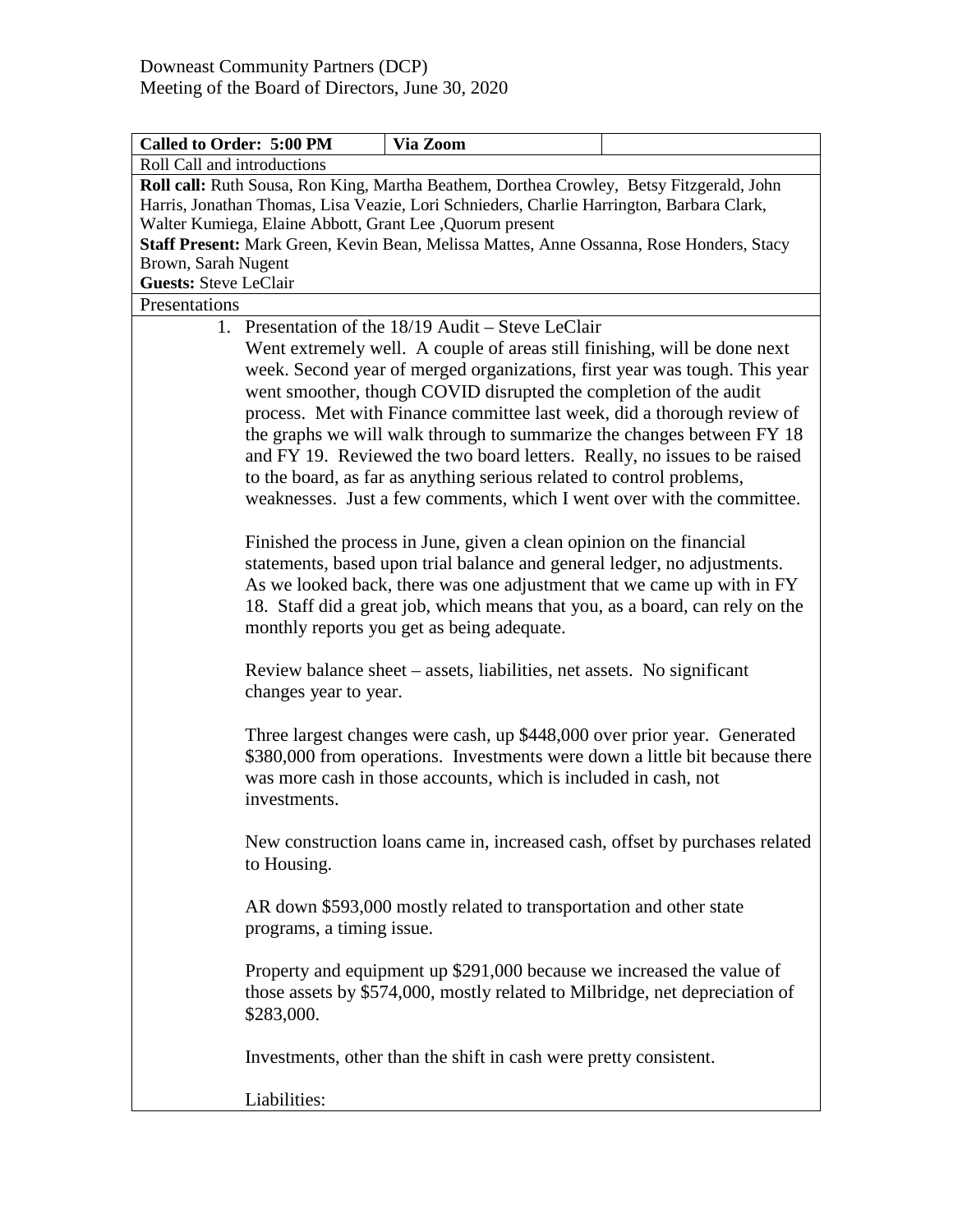| Increased about 9% or \$240,000. Biggest change is debt, from \$908,000<br>up to 1.8 million, caused by the Milbridge renovation. Paid off prior year<br>line of credit, \$200,000, plus \$259,000 in principal paid on debt. |
|-------------------------------------------------------------------------------------------------------------------------------------------------------------------------------------------------------------------------------|
| Deferred forgivable loans decreased \$203,000 - offset of receivable on<br>asset page, current year forgiveness.                                                                                                              |
| Payables and Accrued benefits each increased \$55,000.                                                                                                                                                                        |
| Deferred revenue – change relates to timing of grants, increased about<br>\$69,000 in total,                                                                                                                                  |
| About a 9% jump in liabilities.                                                                                                                                                                                               |
| Net Assets: Net Assets are what is left after subtracting Liabilities from<br>Assets.                                                                                                                                         |
| Change is about \$81,000 loss. Looking at total revenue of \$11,000,000 this<br>is insignificant in the auditor's eyes. Especially when non-cash<br>depreciation is a couple hundred thousand dollars.                        |
| Net Assets are just under 6.5 million dollars.                                                                                                                                                                                |
| Broken into 4 categories.                                                                                                                                                                                                     |
| Unrestricted is now called Net assets without donor restrictions,<br>$\bullet$<br>Board designated<br>$\bullet$<br>Temporary restrictions<br>$\bullet$<br>Permanent restrictions.<br>$\bullet$                                |
| Depreciation flows through unrestricted category, most of the<br>surplus/deficit will show up in unrestricted.                                                                                                                |
| Temporary restrictions, increased about \$65,000 over previous year                                                                                                                                                           |
| Permanent restricted is endowments $-1.5$ million from actual donors, and<br>458,000 in revolving loan funds.                                                                                                                 |
| Current ratio – looks at liabilities due in 12 months. Want the ratio to be at<br>least 1, ours is 1.5. Banks like to see minimum of 1.2                                                                                      |
| Income statement – summarized at a higher level for review purposes,<br>detail is in financial statements.                                                                                                                    |
| Revenues up \$41,000 year to year. Most are from grants and fees, up 3%.                                                                                                                                                      |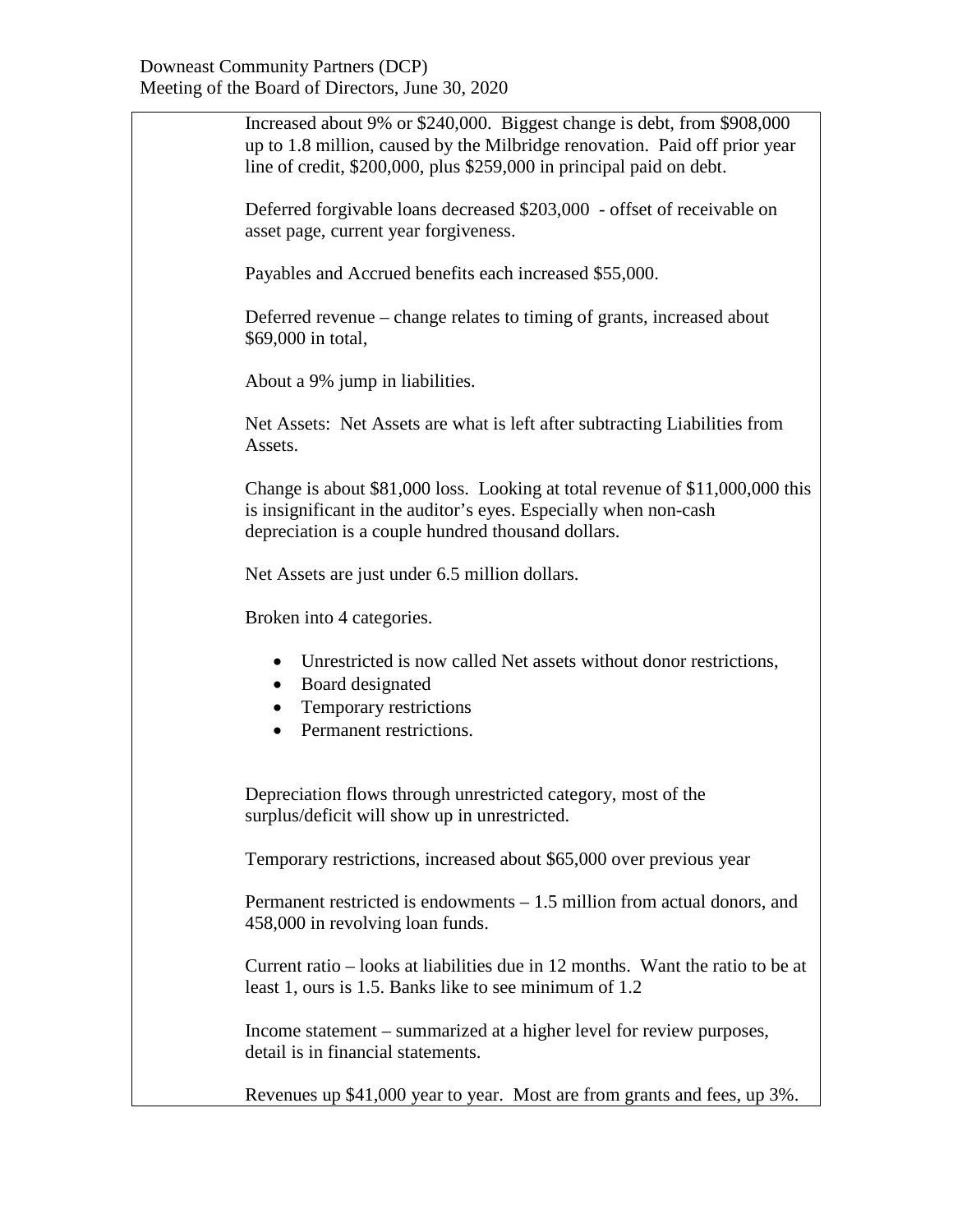Contributions were up \$34,000 Investment income down by \$148,000, mostly due to the market, we compare 9/30/18 to 9/30/19. In-kind up - primarily related to ECE, it increased \$63,000 this year. Change in classifying school revenue – now in grants and fees, part of the reason why that increased, and why the "all other revenue" decreased. Expenses follow the revenue, up about 3% or \$284,000 Broken out by category – largest cost is payroll. 57% of total expenses, contract services makes up 8% of expenses, mainly housing and energy. Occupancy costs increased, mainly in ECE. Direct client assistance was consistent, vehicle costs consistent, materials and supplies down 13%. All other – down about 8%. Operating Statistics: Operating costs less in-kind divided by unrestricted equals the number of days of operating expenses covered by unrestricted net assets. Minimum look for is 30 days, we are in good shape at 44 days, most caps are lower here, range from 0-70 days. Expenses by function – required to break out by function – program, management and general, and fund raising. Broke out to two categories we consistently report on. Kevin has been working on how to break out development/fundraising . Pretty consistent for CAP. 87-95% program. We are at 93.8% on direct program services. A little drop in admin %, right in line with where it should be. Higher program percentage than other caps, which is good. We are fortunate to have many, many programs, can spread costs around more, which makes a difference. 2. Strategic Plan Quarterly Report – Mark Green This report was due to you in March, COVID happened, so what I have been doing is to continue it, just highlighted changes, and I don't think it would be a good use of the board's time to go through each one, but highlight some of what we have accomplished. We are using the strategic plan, used it to do all the budgets, we all use it in our work.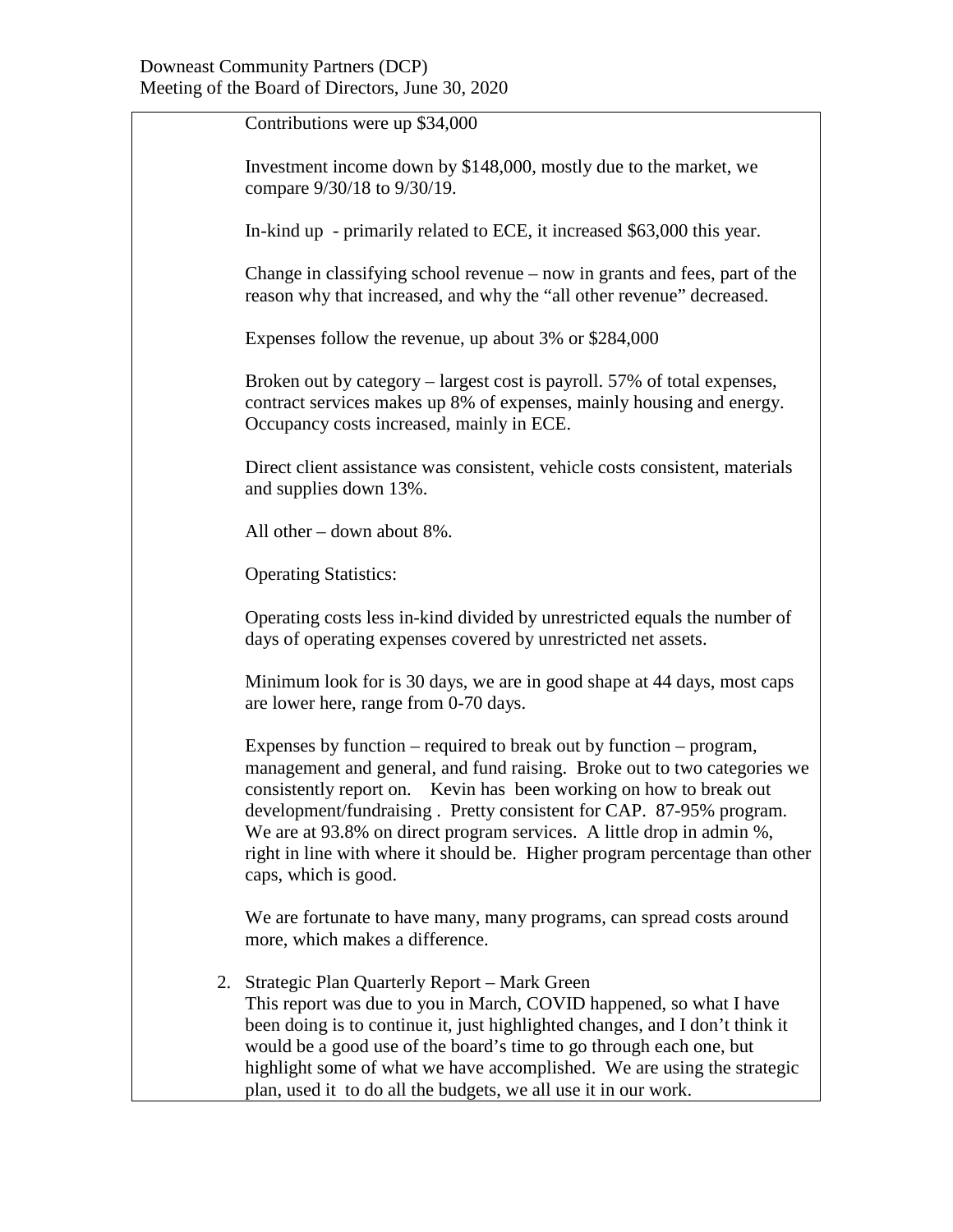Board's job is to provide policy guidance, we consider this that guidance.

Everything yellow is new since the last time.

Page 2 Tiny House, been challenging, COVID shut down the school where it is being built, staff couldn't even get in to touch the house until recently, but staff and volunteers are working on it now. It will be delivered to Milbridge on July 28. A lot of finish work, but we will coordinate it up here. The veteran will be in it this summer.

Page three – COVID shut down home repair partnership with the Maine Seacoast Mission, can't get volunteers. Just using contractors. Working with a group over on MDI looking to create a similar project. Mission and DCP working with this group.

Page 4 strategy A23 – update on FFD, developed home visiting option close to final approval, operate an additional night per week this fall.

A 27 bottom of the page, one of the CSBG COVID budget, work to expand elder services. Almost \$100,000 there, Anne, Rose, and Stacy are working on that, will bring it to board when there is a plan.

Page 6/10 update on recovery home in Machias – putting carpet in yesterday and today; interior renovations about 98% done. Still need appliances, and exterior renovations. Working to hire house manager, had one lined up, but she has moved on. Hoping to open in next couple of months, as soon as we get a house manager. Have to get MARR (Maine Association of Recovery Residences) certified, scheduled for July 16. With luck on personnel, open by first of September.

Page  $7$  – customer research – this spring we put together surveys with CSBG funded gift cards, send survey, agency info, and self addressed stamped envelopes, Stacy is using it to inform our needs assessment.

Page 8-12, strategy D3, board training, just did CAP Law training on board governance, Martha, Charles, and Grant attended. Might be one good thing about all the zooming - it is easier to attend this kind of training.

D-16, the compensation plan, done and fully implemented, market rate increases happened at the end of May, general increase with payroll that started Sunday, June 28. Will need to do further market adjustments as we have funding, some positions are still well below market.. Thank you to the board for supporting that.

Strategy D22 - leadership training with 22 members of senior managment,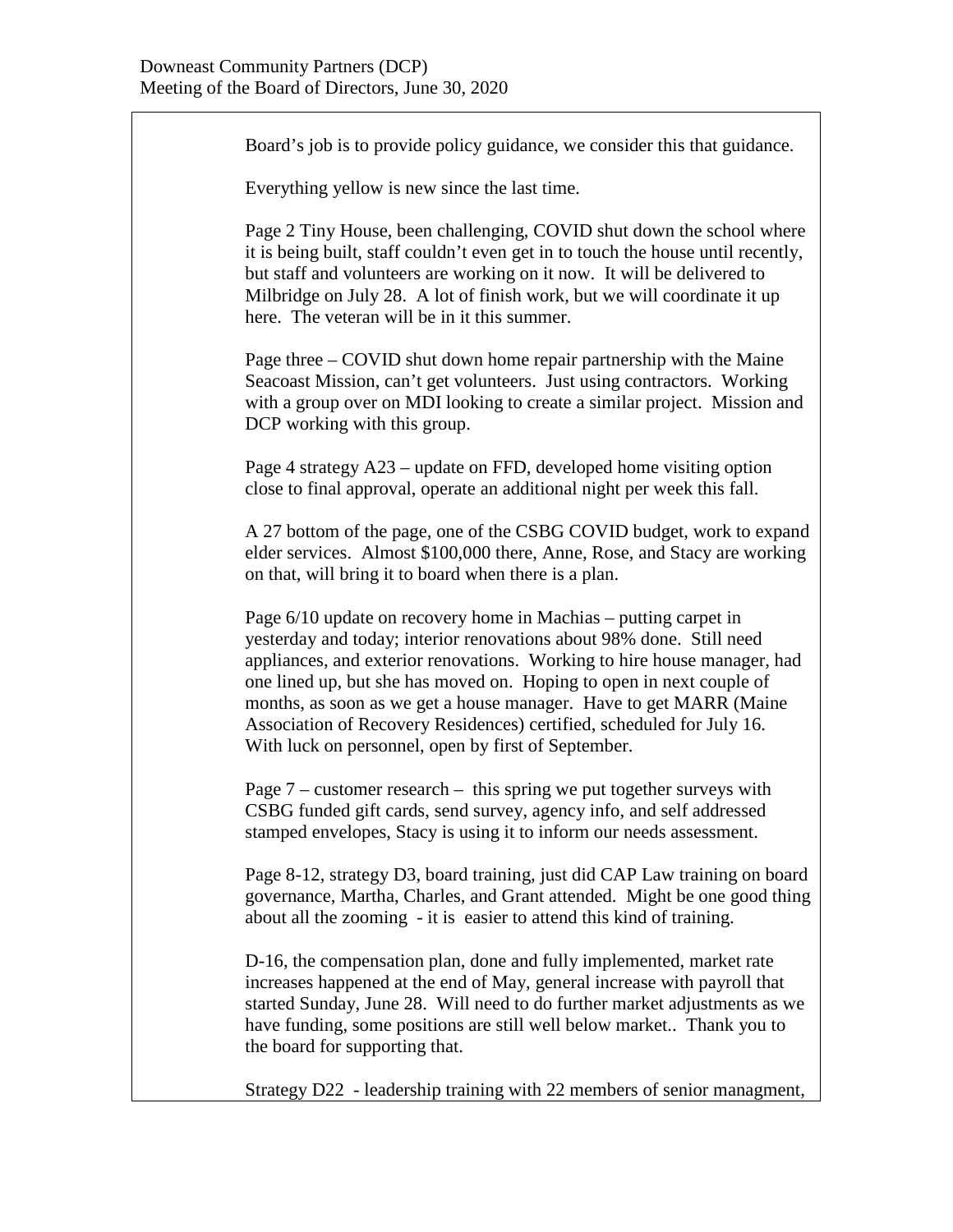|    | all div directors, finance, plus next step down from directors, Dale, others<br>in similar positions. Did at least 8 sessions with trainer Hook knew from<br>JAX lab                                                                                                                                                                                                                                                                                                                                                                                                                                                                           |
|----|------------------------------------------------------------------------------------------------------------------------------------------------------------------------------------------------------------------------------------------------------------------------------------------------------------------------------------------------------------------------------------------------------------------------------------------------------------------------------------------------------------------------------------------------------------------------------------------------------------------------------------------------|
|    | Now have separated into three working groups, will meet again in<br>September. Then bringing in the next group of managers to start in the fall.                                                                                                                                                                                                                                                                                                                                                                                                                                                                                               |
|    | The consultant has done a great job; this is the best leadership training I<br>have ever attended.                                                                                                                                                                                                                                                                                                                                                                                                                                                                                                                                             |
|    | D26, Customer satisfaction $-$ surveys again, also put funding in to<br>implement Empower, to keep it from being bumped down the road. Only<br>fully implemented in part of the supportive services, housing, etc.                                                                                                                                                                                                                                                                                                                                                                                                                             |
|    | D-27 – filled Sue's position in Sarah's office, done a lot in that division to<br>start improving the word on the street, quality of our publications, grant<br>writing and coordination of activities.                                                                                                                                                                                                                                                                                                                                                                                                                                        |
|    | $E$ 6 – working with other groups regionally. MCAA has been long<br>thinking about hiring a full time $ED - did$ that in January, renamed it<br>MECAP, more consistent nationally. Already think new ED Megan<br>Hannan has been instrumental in bringing us together on 4 different<br>projects – Contact tracing – social supports for positive cases in two<br>counties. Might provide housing, food, etc. Also, rent support program<br>brought to the CAPS, working on improving outcomes for youth, we will<br>join with ACAP and Penquis, anticipate Whole Family RFP in August<br>which we hope to participate in state wide response. |
|    | Please take time to look it over, a lot more there.                                                                                                                                                                                                                                                                                                                                                                                                                                                                                                                                                                                            |
|    | 3. Presentation of Annual Report – Sarah Nugent<br>Emailed a pdf of the report, please pay special attention to the story about<br>the whole family approach. Megan did the interview and wrote the story.<br>Ron will check on numbers for Everybody Eats and check in tomorrow<br>morning, thinks it might be low.                                                                                                                                                                                                                                                                                                                           |
| Ш  | Items for Board Action                                                                                                                                                                                                                                                                                                                                                                                                                                                                                                                                                                                                                         |
|    | 1. Resolved to approve the Board Meeting Minutes from 5/26/20<br>Discussion: Jonathan noticed, note that it was a meeting by ZOOM<br>Action: Ruth made the motion to approve the minutes as amended,<br>Martha seconded. Motion passed.                                                                                                                                                                                                                                                                                                                                                                                                        |
| 2. | Resolved, to approve the Executive Committee minutes of 6/16/20<br><b>Discussion: None</b>                                                                                                                                                                                                                                                                                                                                                                                                                                                                                                                                                     |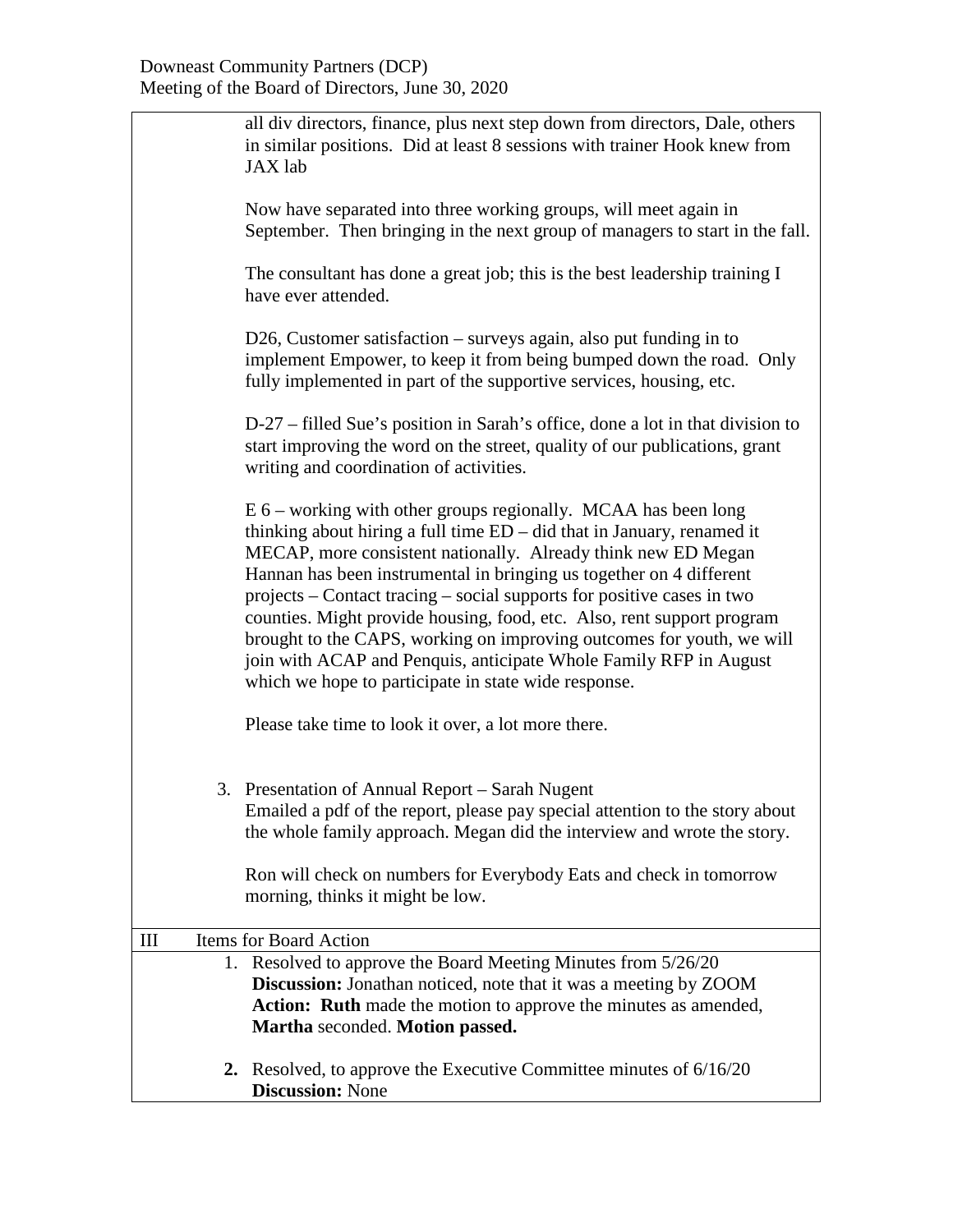| Action: Dorthea made the motion to approve the minutes, Lori<br>seconded. Motion passed.                                                                                                                                                                                                                                                                                                                                                                                                                                                                                                                                                                                                                                |
|-------------------------------------------------------------------------------------------------------------------------------------------------------------------------------------------------------------------------------------------------------------------------------------------------------------------------------------------------------------------------------------------------------------------------------------------------------------------------------------------------------------------------------------------------------------------------------------------------------------------------------------------------------------------------------------------------------------------------|
| 3. Resolved, to enter into Executive Session to confer with the Auditor<br>regarding the FY 18/19 audit.<br><b>Discussion:</b> None<br>Action: Dorthea made the motion to go to executive session at 5:40,<br>Walter seconded. Motion passed.                                                                                                                                                                                                                                                                                                                                                                                                                                                                           |
| <b>Action: Dorthea</b> made the motion to leave executive session at 5:45,<br>Martha seconded. Motion passed                                                                                                                                                                                                                                                                                                                                                                                                                                                                                                                                                                                                            |
| <b>4.</b> Resolved, to accept the Audit and Form 990 for fiscal year 18/19.<br><b>Discussion:</b> Audit has been covered, 990 not yet compiled, next phase.<br>Action: Walter made the motion to approve the Audit, Ron seconded.<br><b>Motion passed.</b>                                                                                                                                                                                                                                                                                                                                                                                                                                                              |
| <b>5.</b> Resolved, to recommend to the Washington County Commissioners the<br>appointment of Wayne Hanscom to the DCP Board of Directors as a<br>government sector member.<br><b>Discussion:</b> Wayne is a retired fire chief from Roque Bluffs, lived there<br>all his life, very well-known and well involved in this area.<br>Action: Elaine made the motion to make the recommendation, Walter<br>seconded. Motion passed.                                                                                                                                                                                                                                                                                        |
| 6. Resolved, to approval the CSBG budget for the period of 10/20-9/21 in the<br>amount of \$383,652.92.<br><b>Discussion:</b> Stacy outlined budget similar to last year, family advocate<br>and development, pays Sarah and Megan's salaries. Put a little extra for<br>Empowor person, Aging in Place, FC and AH, Financial literacy. We are<br>getting a bit more this year, used this to fund Blanche, and a tiny bit in<br>HHG to maintain loans. One new initiative, \$9,000 for community garden<br>in Machias area, we want to find a spot where all produce can be donated<br>to local food pantries and other food security issues.<br>Question: what was the process like, did program directors come in and |
| make the ask?<br>We do ask Directors for their new initiatives, and Senior management sets<br>the ones that depend on it - Development, Supportive services. But<br>asking the directors for new initiatives is how we came up with the<br>community garden idea.<br>Action: Dorthea made the motion to approve the budget, Ruth seconded.<br><b>Motion passed.</b>                                                                                                                                                                                                                                                                                                                                                     |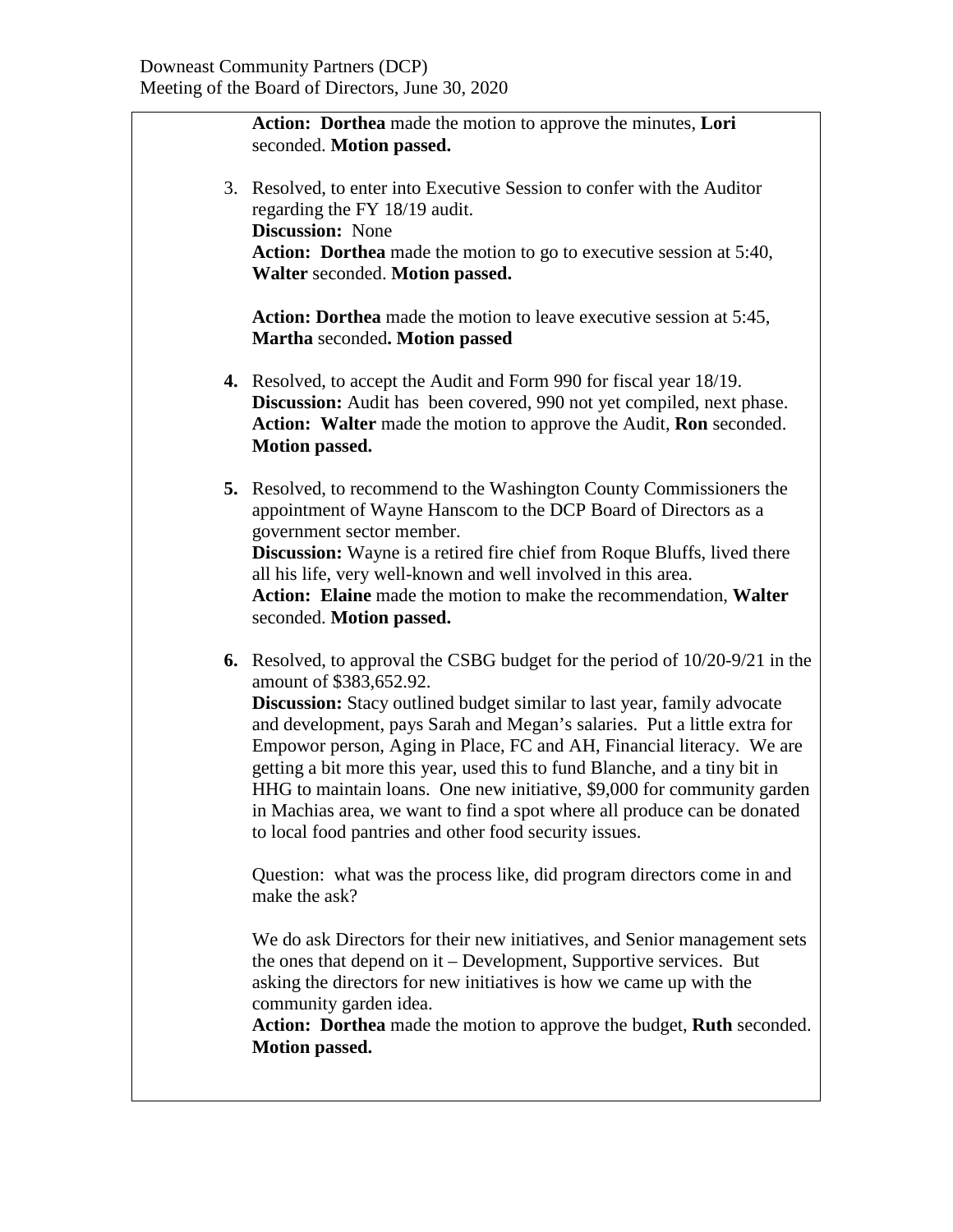| IV | Reports |                                                                                                                                                                                                                                                                                                                                                                                                                                                   |
|----|---------|---------------------------------------------------------------------------------------------------------------------------------------------------------------------------------------------------------------------------------------------------------------------------------------------------------------------------------------------------------------------------------------------------------------------------------------------------|
|    |         | 1. Executive Directors Report-Mark Green<br>I would like to have Stacy take a few minutes  three CSBG budgets<br>have gone forward, not able to get it all to the full board due to timing.<br>We work to try to target CSBG spending to the Strategic plan. Problem<br>with COVID response food cards, Stacy will talk about it all.                                                                                                             |
|    |         | When COVID first came around, there was additional funding for 2020,<br>we were told it was for COVID response. We did some research, and<br>targeted food security. With preapproval from contract officer, we<br>distributed thousands of dollars in restricted food cards.                                                                                                                                                                     |
|    |         | Then came a second round of COVID funding to be spent dates between<br>1/20/20-9/30/22 That budget will include servers, IT infrastructure,<br>expansion of Elder services programs, Expansion of Whole Family<br>Coaches programming, additional staffing on EmpowOR project, and<br>Transportation for non-medical.                                                                                                                             |
|    |         | At this point we heard from the Division of Audits that the food cards<br>were not allowable. We were able to identify other unrestricted COVID<br>funding to cover the gift cards that we had already distributed (about<br>\$44,000). And we found other ways to spend the money allocated to us to<br>combat COVID. We increased the amounts allocated to other programs<br>affected by COVID and discontinued the distribution of gift cards. |
|    |         | Third budget was approved tonight.                                                                                                                                                                                                                                                                                                                                                                                                                |
|    |         | 2. Development Committee Report – Barbara Clark<br>Met Megan Garton, who took part in the meeting, she also went to FC<br>today which was nice. She has interesting background, excited about job.                                                                                                                                                                                                                                                |
|    |         | Received 2,000 from Machias Savings Bank and 3,000 from United Way<br>for COVID. Big event was \$15,000 to elder services from BHBT. Had<br>check presented a couple of weeks ago at Friendship Cottage                                                                                                                                                                                                                                           |
|    |         | SEED has a different timetable this year, taking various forms based on<br>how towns are having meetings. Some are in parking lots, some are<br>referendums, Sarah and staff are working with them to come up with a<br>way to work with them in each way.                                                                                                                                                                                        |
|    |         | Megan came up with an idea to ask for THAW funding through oil<br>dealers. She and Sarah will be working out how that can work.                                                                                                                                                                                                                                                                                                                   |
|    |         | Slowed FC donations. Raffle will still happen, there will be a BBQ that<br>day, client will draw the winner.                                                                                                                                                                                                                                                                                                                                      |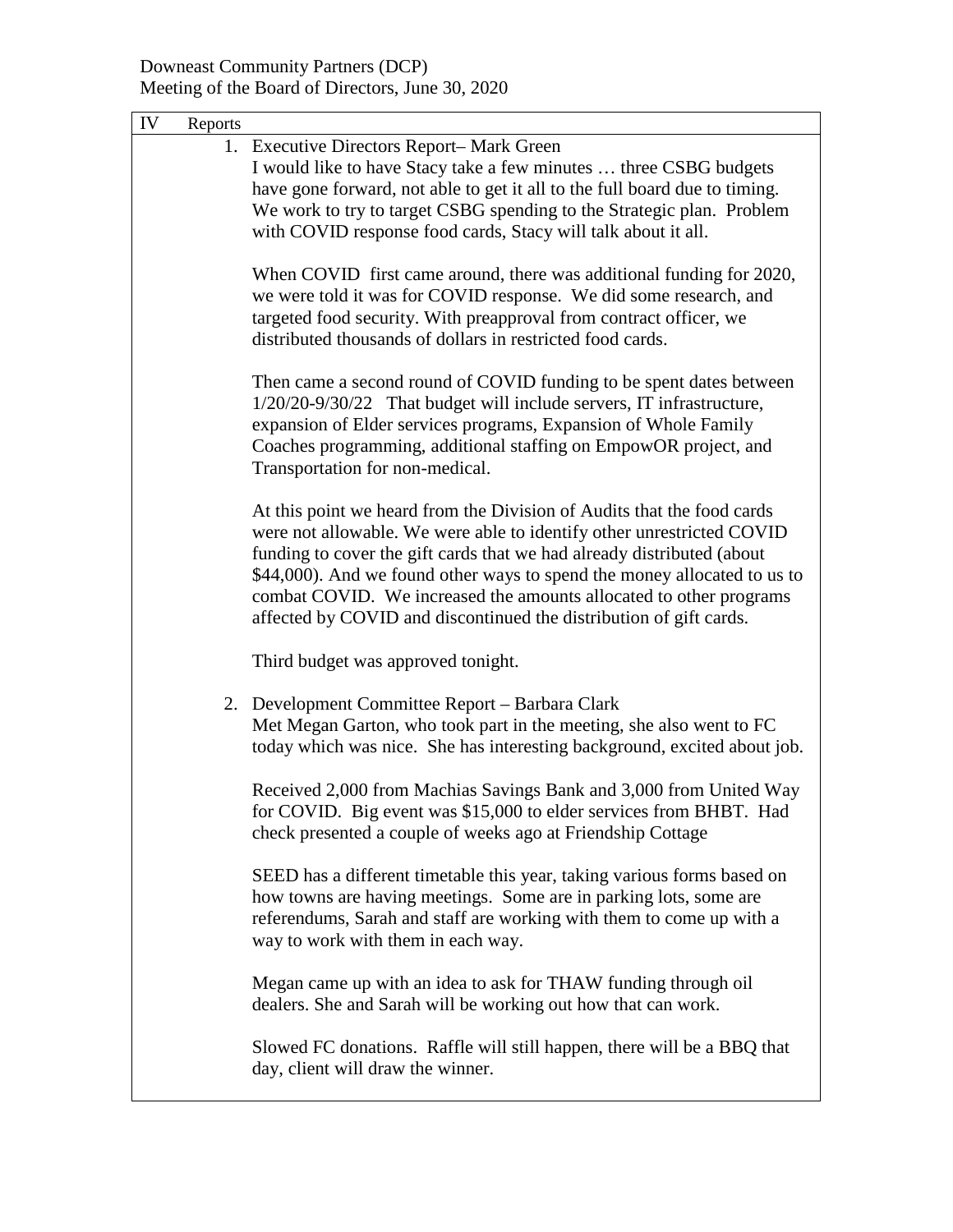Some of you have tickets outstanding, please do sell the ones you have, and more if you like, have to turn them in by July 10.

Ron gave a good report on EE and packaging, good shepherd food, and shelf stable milk.

3. Finance Directors Report – Kevin Bean

This past month was a good month for us, PPP worked some wonders for us. Cash is still high at 2.6 million, AR good for May, down \$125,000. Pretty good low level of \$816,000. Surplus, did a big a turn around, carrying \$97,000

Trans – \$51,000 surplus, ECE \$59,000 surplus. Those will be changing. As Stacy talked about food cards, We don't want to show too much of a surplus because of PPP, expect more increases, what I plan on doing is shifting some of those revenues to other cost center. Can't charge IDC on PPP funds, using COVID funds for that, as it is COVID related, If I can reallocate to cover the food cards, transferring revenue from Child Care, Transportation, elder services, to cover IDC, it's the cleanest way to handle and supported by the auditor. FC deficit \$26,000 decrease of \$19,000. \$35,000 gain in investments.

PPP – I anticipate about 6-8 hundred thousand available for the rest of the summer, has been adjusted by feds, can use through the end of August for trans, child care, elder services, frees up CSBG COVID funds.

Question: Are we making headway in recovering the loss in the investment from last year?

Yes, but small headway, \$13,000 over last year. But what we are doing is recouping what we lost earlier this year, working to recover from last year.

Question: Questions concerning end of report where portfolio is listed – does bank have total control over portfolio or who makes decisions Particular thing I want to know is on page 5 it mentions that one of the companies is Wells Fargo Bank , mentions page 9 that there was an additional purchase of more Wells Fargo shares. Don't know much about many companies, but this one has become well known or notorious for its actions. Who controls investments?

Answer: Bank follows fossil free policy that we have enacted. Ron has requested that we look into a more socially responsible process for these investments. Are heading in that direction, but dealing with COVID has slowed us down. I do plan to have this done by the end of the summer.

Comment: I believe that Wells Fargo would not be considered socially responsible.